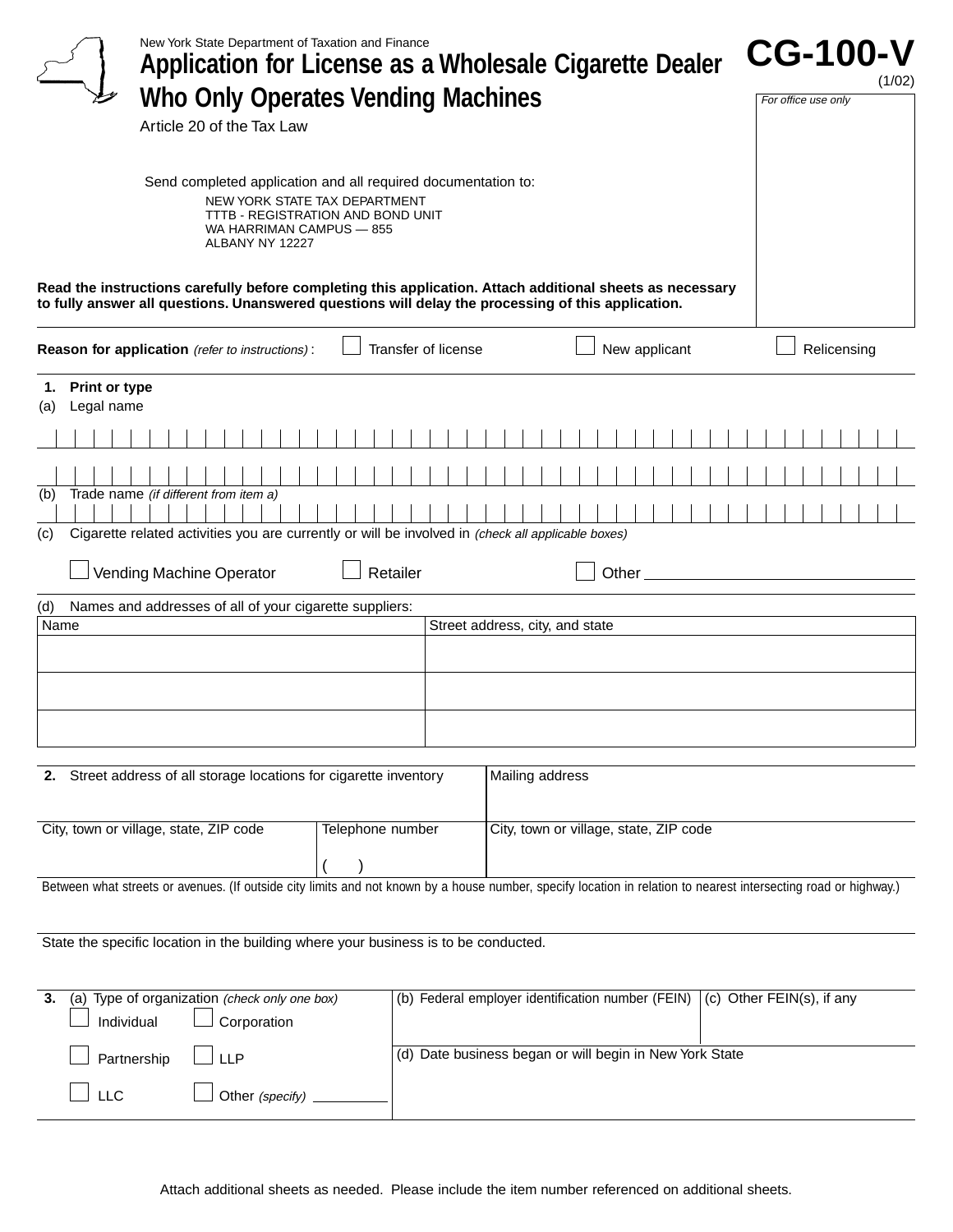## **Page 2** of 8 **CG-100-V** (1/02)

| TO BE COMPLETED ONLY BY INDIVIDUAL OR PARTNERSHIP APPLICANTS, INCLUDING LLP'S AND LLC'S TREATED AS<br>4.<br>PARTNERSHIPS BY THE IRS. |                     |                                  |                                          |                      |  |  |
|--------------------------------------------------------------------------------------------------------------------------------------|---------------------|----------------------------------|------------------------------------------|----------------------|--|--|
| Name, Social Security Number (SSN) and<br>date of birth (DOB) of sole applicant<br>or partners of partnership                        | <b>Home</b> address | Citizenship<br>(name of country) | <b>Duties</b><br>(circle all that apply) | Home<br>phone number |  |  |
| Name                                                                                                                                 |                     |                                  | ABCDEFG<br>Other                         | Area code (          |  |  |
| <b>SSN</b>                                                                                                                           |                     |                                  |                                          |                      |  |  |
| <b>DOB</b>                                                                                                                           |                     |                                  |                                          |                      |  |  |
| Name                                                                                                                                 |                     |                                  | <b>ABCDEFG</b><br>Other                  | Area code (          |  |  |
| <b>SSN</b>                                                                                                                           |                     |                                  |                                          |                      |  |  |
| <b>DOB</b>                                                                                                                           |                     |                                  |                                          |                      |  |  |
| Name                                                                                                                                 |                     |                                  | <b>ABCDEFG</b><br>Other                  | Area code            |  |  |
| SSN                                                                                                                                  |                     |                                  |                                          |                      |  |  |
| <b>DOB</b>                                                                                                                           |                     |                                  |                                          |                      |  |  |

#### **5.** TO BE COMPLETED ONLY BY CORPORATE APPLICANTS, INCLUDING LLP'S AND LLC'S TREATED AS CORPORATIONS BY THE IRS.

(a) State (country) of incorporation:  $\Box$  Date of organization:  $\Box$ 

(If applicant is not a New York State corporation, please refer to instructions for additional requirements.)

(b) Address of corporate headquarters: Street: City, State, ZIP: Country:

(c) List the owner(s) of the applicant. List all shareholders who own or control, directly or **indirectly,** more than 10% of its voting stock. If any person is not a natural person, refer to instructions.

| Name, SSN and date of birth (DOB) of | <b>Home</b> address | Citizenship                                                         | Duties         | Percent of stock | When      | Home               |
|--------------------------------------|---------------------|---------------------------------------------------------------------|----------------|------------------|-----------|--------------------|
| shareholder(s)                       |                     | (name of country) (circle all that apply) common preferred acquired |                |                  |           | phone number       |
| Name                                 |                     |                                                                     | <b>ABCDEFG</b> |                  |           | common Area code ( |
|                                      |                     |                                                                     | Other          |                  |           |                    |
| SSN                                  |                     |                                                                     |                |                  | preferred |                    |
| <b>DOB</b>                           |                     |                                                                     |                |                  |           |                    |
| Name                                 |                     |                                                                     | <b>ABCDEFG</b> |                  |           | common Area code   |
|                                      |                     |                                                                     | Other          |                  |           |                    |
| SSN                                  |                     |                                                                     |                |                  | preferred |                    |
| DOB                                  |                     |                                                                     |                |                  |           |                    |
| Name                                 |                     |                                                                     | <b>ABCDEFG</b> |                  | common    | Area code          |
|                                      |                     |                                                                     | Other          |                  |           |                    |
| SSN                                  |                     |                                                                     |                |                  | preferred |                    |
| DOB                                  |                     |                                                                     |                |                  |           |                    |

(d) Enter the total percent of voting shares held by persons not listed in item 5(c). Common % Preferred %

Enter the percentage of ownership held directly or indirectly by the largest shareholder in the group. Common was preferred with the group.

| Common: | % | Preferred | % |
|---------|---|-----------|---|
| Common: |   | Preferred |   |

Enter the total **number** of shareholders, excluding those listed in item 5(c). C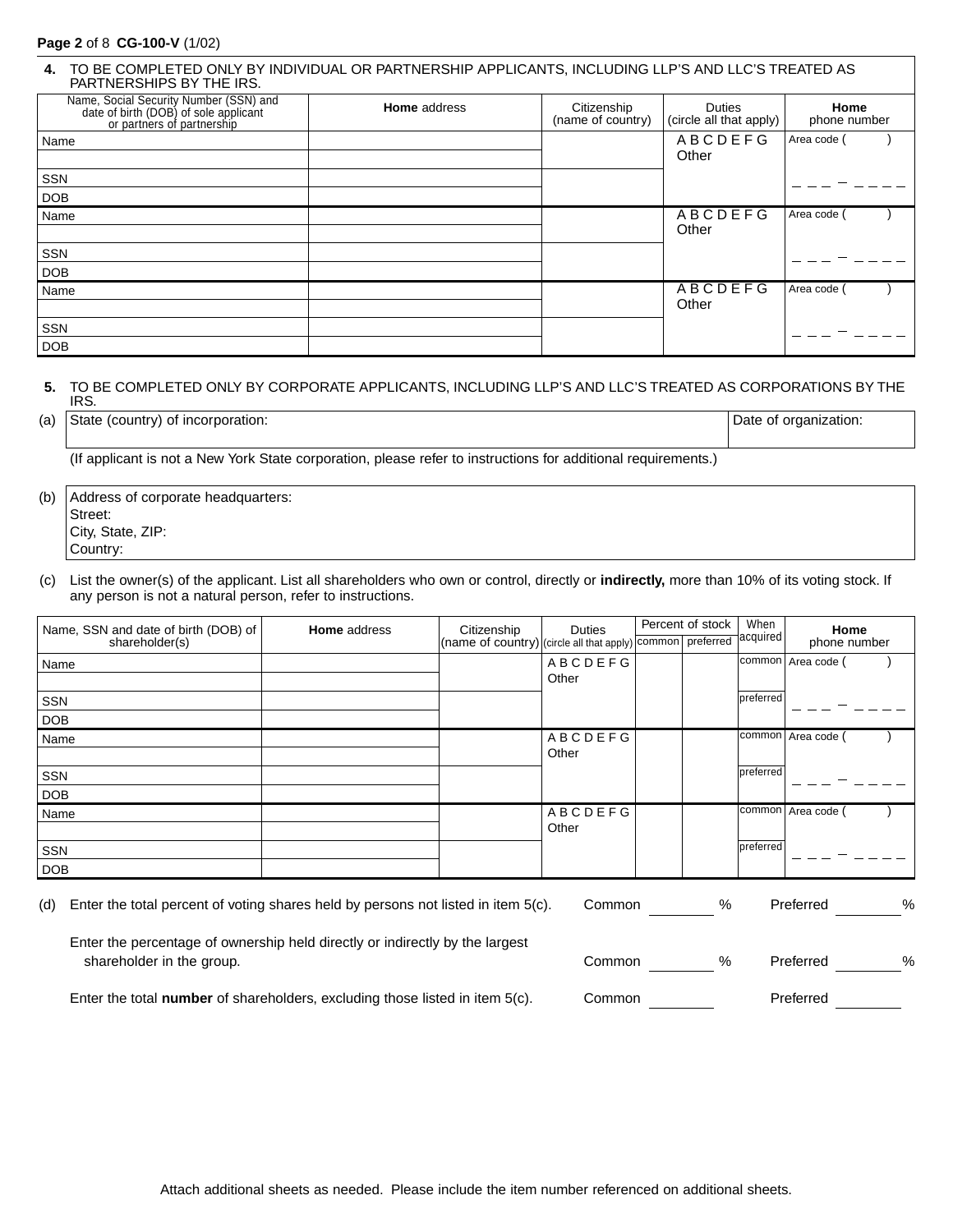## **CG-100-V** (1/02) **Page 3** of 8

#### (e) The names, SSNs, and home addresses of all **officers** of the corporation as of the date of filing of this application are as follows:

| Name, SSN and date of birth (DOB) of<br>officer(s) | <b>Home</b> address | Title of officer | Citizenship | <b>Duties</b><br>(name of country) (circle all that apply) | Home<br>phone number |
|----------------------------------------------------|---------------------|------------------|-------------|------------------------------------------------------------|----------------------|
| Name                                               |                     |                  |             | <b>ABCDEFG</b><br>Other                                    | Area code (          |
| SSN                                                |                     |                  |             |                                                            |                      |
| <b>DOB</b>                                         |                     |                  |             |                                                            |                      |
| Name                                               |                     |                  |             | <b>ABCDEFG</b><br>Other                                    | Area code (          |
| SSN                                                |                     |                  |             |                                                            |                      |
| <b>DOB</b>                                         |                     |                  |             |                                                            |                      |
| Name                                               |                     |                  |             | <b>ABCDEFG</b><br>Other                                    | Area code            |
| SSN                                                |                     |                  |             |                                                            |                      |
| DOB                                                |                     |                  |             |                                                            |                      |

## (f) The names, SSN's, and home addresses of all **directors** of the corporation as of the date of filing of this application are as follows:

| Name, SSN and date of birth (DOB) of<br>director(s) | <b>Home</b> address | Citizenship<br>(name of country) | <b>Duties</b><br>(circle all that apply) | Home<br>phone number |
|-----------------------------------------------------|---------------------|----------------------------------|------------------------------------------|----------------------|
| Name                                                |                     |                                  | <b>ABCDEFG</b>                           | Area code (          |
|                                                     |                     |                                  | Other                                    |                      |
| <b>SSN</b>                                          |                     |                                  |                                          |                      |
| <b>DOB</b>                                          |                     |                                  |                                          |                      |
| Name                                                |                     |                                  | ABCDEFG                                  | Area code            |
|                                                     |                     |                                  | Other                                    |                      |
| SSN                                                 |                     |                                  |                                          |                      |
| <b>DOB</b>                                          |                     |                                  |                                          |                      |
| Name                                                |                     |                                  | <b>ABCDEFG</b>                           | Area code            |
|                                                     |                     |                                  | Other                                    |                      |
| SSN                                                 |                     |                                  |                                          |                      |
| <b>DOB</b>                                          |                     |                                  |                                          |                      |

| 6. | (a) Has the applicant or any controlling person as defined in<br>item 17 ever been convicted (including pleas of guilty or no<br>contest) of any felony or of any other crime or offense of any<br>kind except violations of the Vehicle and Traffic Law? | $\Box$ Yes<br>N <sub>0</sub><br>6.<br>(a)                         |
|----|-----------------------------------------------------------------------------------------------------------------------------------------------------------------------------------------------------------------------------------------------------------|-------------------------------------------------------------------|
|    | (b) If Yes, state date of conviction, crime or offense involved, and<br>name of person convicted. In each case a Certificate of<br>Disposition or a Certificate of Conviction from the court clerk<br>must be attached.                                   | (b) Date, crime or offense, and name of person convicted          |
| 7. | (a) Are there any arrests, indictments, or summonses (except for<br>violations of the Vehicle and Traffic Law) pending against the<br>applicant or any controlling person as defined in item 17?                                                          | 7. (a) $\Box$ Yes<br>No                                           |
|    | (b) If Yes, state date thereof, crime or offense charged, name of<br>each defendant and jurisdiction.                                                                                                                                                     | (b) Date, crime or offense, name of defendant and<br>jurisdiction |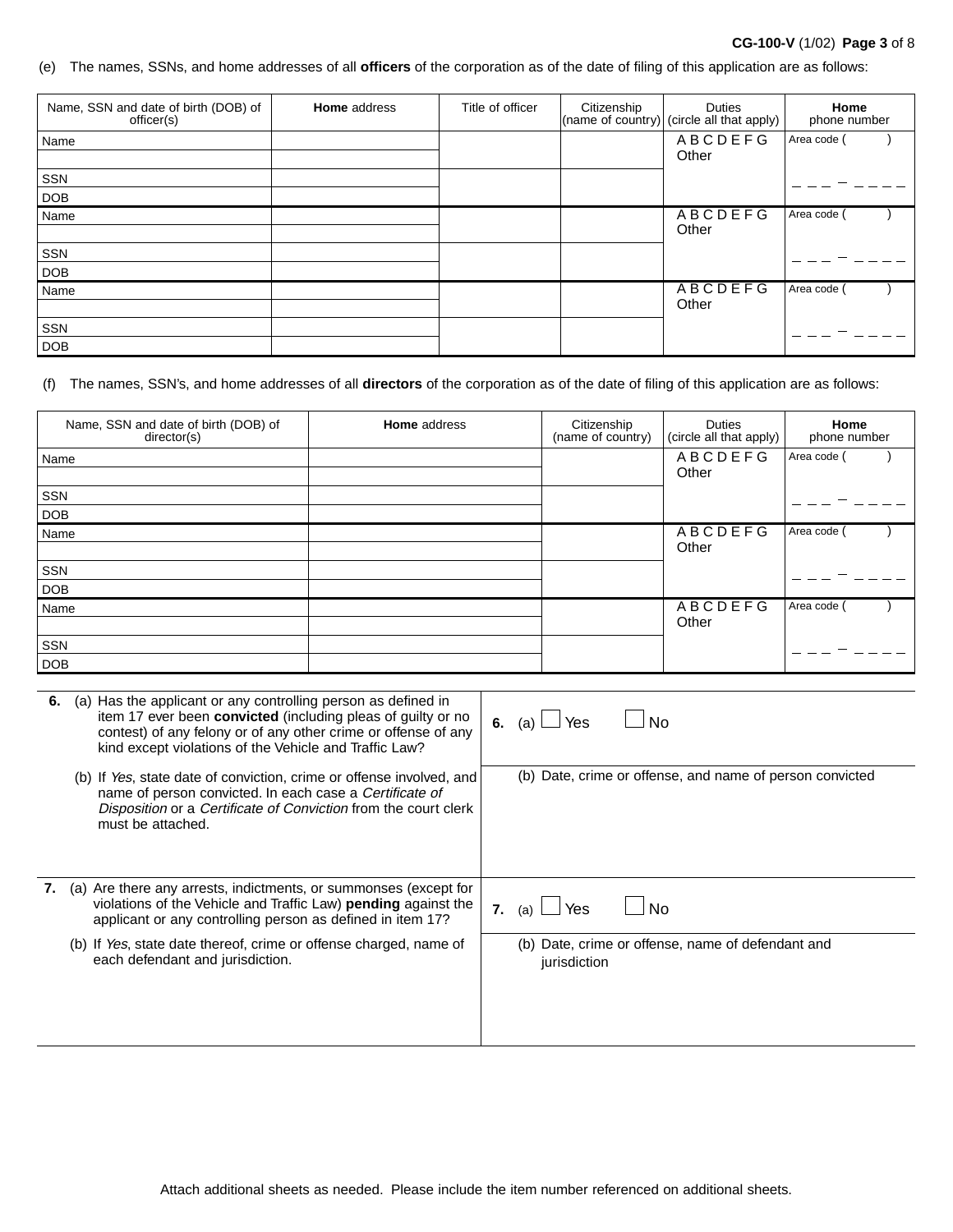## **Page 4** of 8 **CG-100-V** (1/02)

| 8. | (a) Was any application for a license or permit under the<br>cigarette laws of this state or country, or of any other state or<br>country, ever made by the applicant, applicant's spouse, or<br>controlling person as defined in item 17?                                                                           | 8. (a) $\Box$ Yes<br><b>No</b>                                            |               |
|----|----------------------------------------------------------------------------------------------------------------------------------------------------------------------------------------------------------------------------------------------------------------------------------------------------------------------|---------------------------------------------------------------------------|---------------|
|    | (b) If Yes, state name of such applicant, address of premises,<br>date of filing of application, and disposition thereof. Give<br>license number if license or permit was issued.                                                                                                                                    | (b) Name of applicant                                                     |               |
|    |                                                                                                                                                                                                                                                                                                                      | Address of premises (street, city, town or village, state, or country)    |               |
|    |                                                                                                                                                                                                                                                                                                                      | Date filed, disposition, and license number, if any                       |               |
|    | (c) Has such license or permit ever been denied, revoked,<br>cancelled, suspended, or otherwise involuntarily terminated<br>or surrendered in lieu of cancellation, or has any other<br>penalty been imposed in connection therewith at any time?                                                                    | $(c)$ $\Box$ Yes<br><b>No</b>                                             |               |
|    | (d) If Yes, state what action was taken, and date thereof.                                                                                                                                                                                                                                                           | (d) Action and date                                                       |               |
|    |                                                                                                                                                                                                                                                                                                                      |                                                                           |               |
| 9. | (a) Does the applicant, or any controlling person listed in items 4<br>and 5, have any interest, direct or indirect, in any other<br>business or premises where cigarettes or tobacco products<br>are manufactured, stocked or sold? For this question,<br>interest includes ownership or other beneficial interest; | Yes (Provide full details of the interest at 9(b))<br>9. (a)<br><b>No</b> |               |
|    | debtor or creditor relationship; ownership of a security<br>interest in any assets employed in such business; or role as a<br>director in such business. However, interests held in the form                                                                                                                         | (b) Name and FEIN of business                                             |               |
|    | of publicly traded securities need not be considered.                                                                                                                                                                                                                                                                | <b>Address</b>                                                            |               |
|    | (b) If you answered Yes to 9(a), provide a complete description of<br>the interest, including the name of the applicant or controlling<br>person involved and the name, address and federal                                                                                                                          | Type of business                                                          |               |
|    | identification number of the business.                                                                                                                                                                                                                                                                               | Nature of interest                                                        | Date acquired |
|    |                                                                                                                                                                                                                                                                                                                      |                                                                           |               |
|    |                                                                                                                                                                                                                                                                                                                      |                                                                           |               |
|    |                                                                                                                                                                                                                                                                                                                      |                                                                           |               |
|    |                                                                                                                                                                                                                                                                                                                      |                                                                           |               |
|    |                                                                                                                                                                                                                                                                                                                      |                                                                           |               |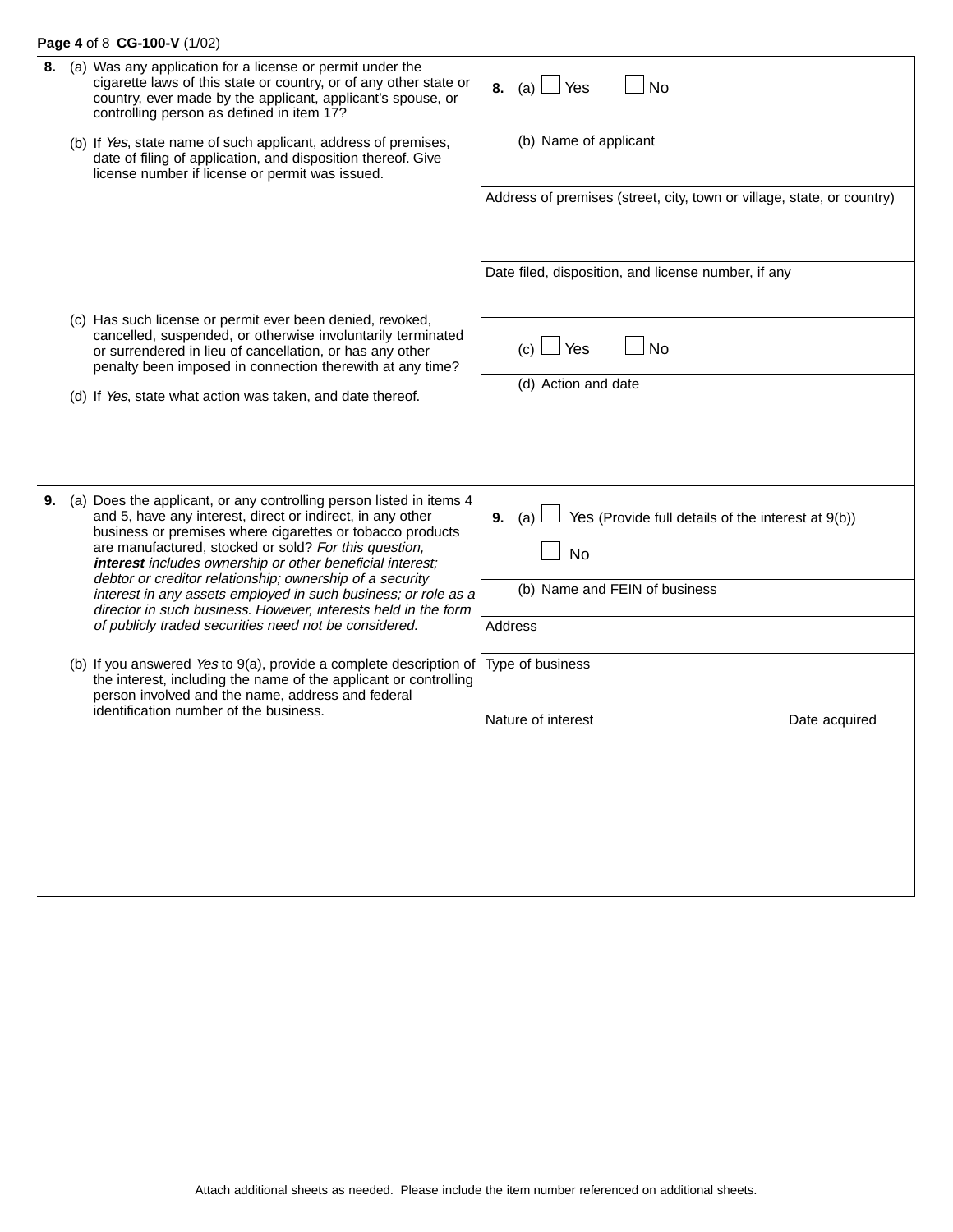| 10. | (a) Has the applicant or any controlling person as defined in<br>item 17 ever been known by any other name or names<br>(including maiden name)?       |                  | 10. (a) $\Box$ Yes            | <b>No</b>                           |                                                                   |           |
|-----|-------------------------------------------------------------------------------------------------------------------------------------------------------|------------------|-------------------------------|-------------------------------------|-------------------------------------------------------------------|-----------|
|     | (b) If Yes, state current and former name or names, aliases,<br>dba's, etc., social security numbers, and the reason for<br>change.                   |                  |                               | (b) Current name and SSN            |                                                                   |           |
|     |                                                                                                                                                       |                  |                               | Former name(s) and SSN              |                                                                   |           |
|     |                                                                                                                                                       |                  | Reason(s) for change:         |                                     |                                                                   |           |
|     |                                                                                                                                                       |                  |                               | Current name and SSN                |                                                                   |           |
|     |                                                                                                                                                       |                  |                               | Former name(s) and SSN              |                                                                   |           |
|     |                                                                                                                                                       |                  | Reason(s) for change:         |                                     |                                                                   |           |
| 11. | (a) Does anyone, other than the applicant, licensed under<br>Article 20 or 20A of the Tax Law occupy any portion of the<br>premises listed in item 2? |                  | 11. (a) $\Box$ Yes            | <b>No</b>                           |                                                                   |           |
|     | (b) If Yes, state full name of licensee and license number.                                                                                           |                  |                               | (b) Name of licensee                |                                                                   |           |
|     | If purchasing a business, you must submit a copy of the                                                                                               |                  |                               |                                     |                                                                   |           |
|     | contract of sale.                                                                                                                                     |                  | License number                |                                     |                                                                   |           |
|     |                                                                                                                                                       |                  |                               |                                     |                                                                   |           |
|     |                                                                                                                                                       |                  |                               |                                     |                                                                   |           |
|     | 12. Does the applicant have current registrations or tax accounts with New York State for the following taxes?                                        |                  |                               |                                     |                                                                   |           |
|     | (a) Cigarette tax                                                                                                                                     | Yes<br><b>No</b> |                               | (d) Sales tax                       | Yes                                                               | $\Box$ No |
|     | If Yes, enter identification number                                                                                                                   |                  |                               | If Yes, enter identification number | If No, include Form DTF-17, Application for Registration          |           |
|     |                                                                                                                                                       |                  |                               | as a Sales Tax Vendor               |                                                                   |           |
|     |                                                                                                                                                       |                  |                               |                                     |                                                                   |           |
|     | (b) Corporation tax                                                                                                                                   | Yes<br><b>No</b> |                               | (e) Other taxes                     | $\Box$ Yes<br>If Yes, enter identification number and type of tax | $\Box$ No |
|     | If Yes, enter identification number _                                                                                                                 |                  |                               | ID number                           | Type of tax                                                       |           |
|     |                                                                                                                                                       | Yes<br>No        |                               |                                     |                                                                   |           |
|     | (c) Withholding tax<br>If Yes, enter identification number                                                                                            |                  |                               |                                     |                                                                   |           |
|     |                                                                                                                                                       |                  |                               |                                     |                                                                   |           |
|     |                                                                                                                                                       |                  |                               |                                     |                                                                   |           |
| 13. | List applicant's license or certificate numbers issued by the City of New York for the following, if applicable:                                      |                  |                               |                                     | Not applicable                                                    |           |
|     | City of New York                                                                                                                                      |                  | License or certificate number |                                     | Date issued                                                       |           |
|     | Cigarette agent                                                                                                                                       |                  |                               |                                     |                                                                   |           |
|     | Wholesale cigarette dealer                                                                                                                            |                  |                               |                                     |                                                                   |           |
|     | Retail cigarette dealer                                                                                                                               |                  |                               |                                     |                                                                   |           |
|     | Has a City of New York cigarette license or agent's Certificate of Authority ever been surrendered, cancelled, or expired?                            |                  |                               |                                     | l Yes                                                             | No        |
|     | If Yes, explain:                                                                                                                                      |                  |                               |                                     |                                                                   |           |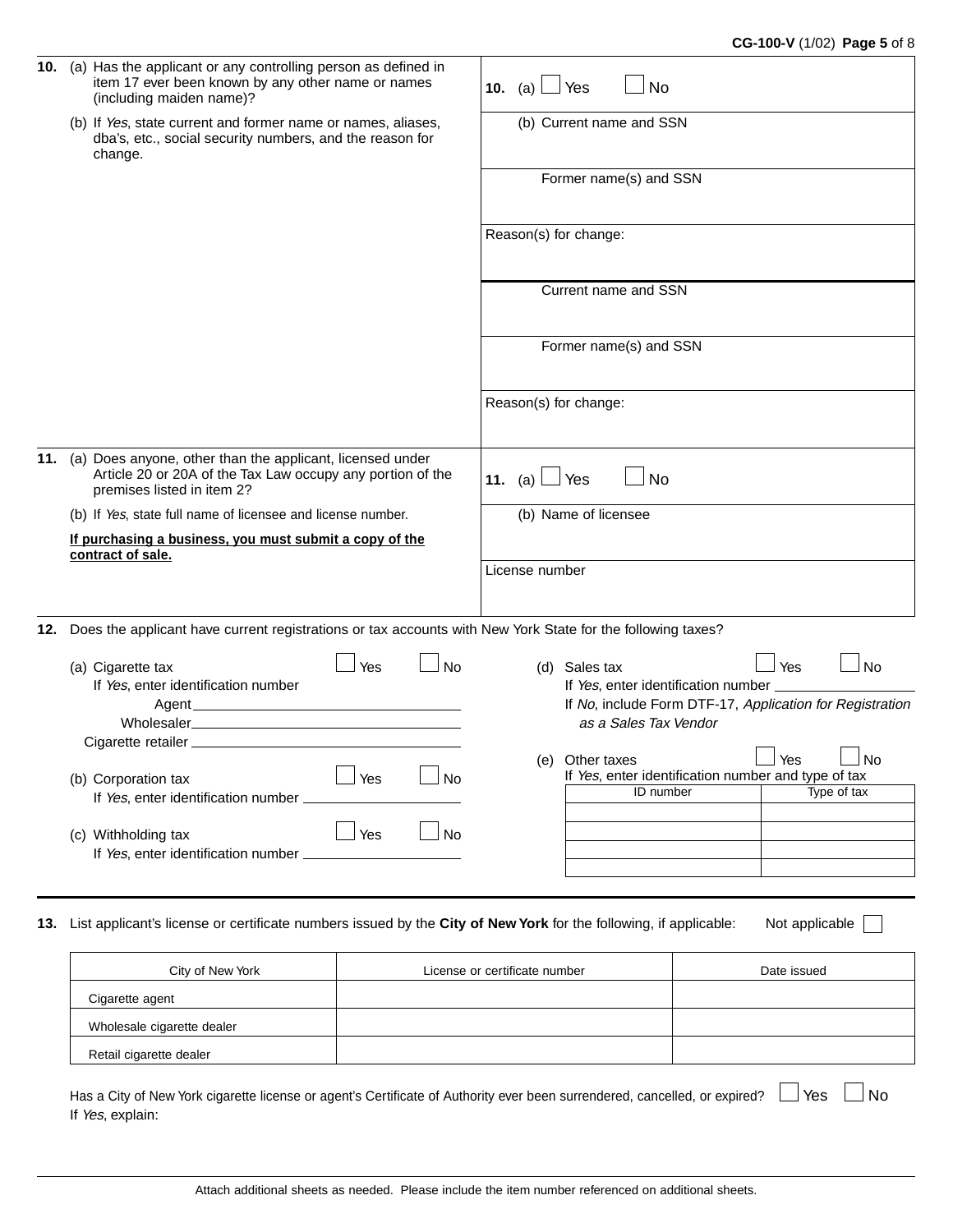### **Page 6** of 8 **CG-100-V** (1/02)

| 14. Does the applicant or any person required to be listed in item 4 or 5 have a liability for any tax imposed by or pursuant to the authority |
|------------------------------------------------------------------------------------------------------------------------------------------------|
| of the NYS Tax Law, or for the City of New York or for the City of Yonkers earnings tax on nonresidents, that has been finally determined      |
| $\vert$ Yes (complete below) $\vert$<br>∣No<br>to be due and has not been paid in full?                                                        |

| Person's name | Type of tax | Amount due | Assessment number | Assessment date |
|---------------|-------------|------------|-------------------|-----------------|
|               |             |            |                   |                 |
|               |             |            |                   |                 |
|               |             |            |                   |                 |
|               |             |            |                   |                 |
|               |             |            |                   |                 |
|               |             |            |                   |                 |
|               |             |            |                   |                 |

#### **15.** List all bank accounts of the applicant:

| Bank name | Address | Account number | Type |
|-----------|---------|----------------|------|
|           |         |                |      |
|           |         |                |      |
|           |         |                |      |

**16.** In columns A through C, enter the business name and address where each of your vending machines is located and its manufacturer and machine serial number. If you have several machines at one location, enter the address only once, but list the manufacturer and machine serial number of every machine at the location. Also include all machines not in use and list where stored. You must indicate the total number of machines in use, the total number of machines not in use, and the grand total of all machines in the spaces provided. The grand total must agree with the total of all machines shown here and on any additional sheets being attached.

| $\boldsymbol{A}$<br>Business name | $\mathbf B$<br>Address where vending machine is located<br>(report each machine separately) | C<br>Manufacturer and<br>machine serial number |
|-----------------------------------|---------------------------------------------------------------------------------------------|------------------------------------------------|
| 1                                 |                                                                                             |                                                |
|                                   |                                                                                             |                                                |
| $\overline{2}$                    |                                                                                             |                                                |
|                                   |                                                                                             |                                                |
| 3                                 |                                                                                             |                                                |
|                                   |                                                                                             |                                                |
| $\overline{a}$                    |                                                                                             |                                                |
|                                   |                                                                                             |                                                |
| $\sqrt{5}$                        |                                                                                             |                                                |
|                                   |                                                                                             |                                                |
| $\,6$                             |                                                                                             |                                                |
|                                   |                                                                                             |                                                |
| 7                                 |                                                                                             |                                                |
|                                   |                                                                                             |                                                |

(continued on next page)

Attach additional sheets as needed. Please include the item number referenced on additional sheets.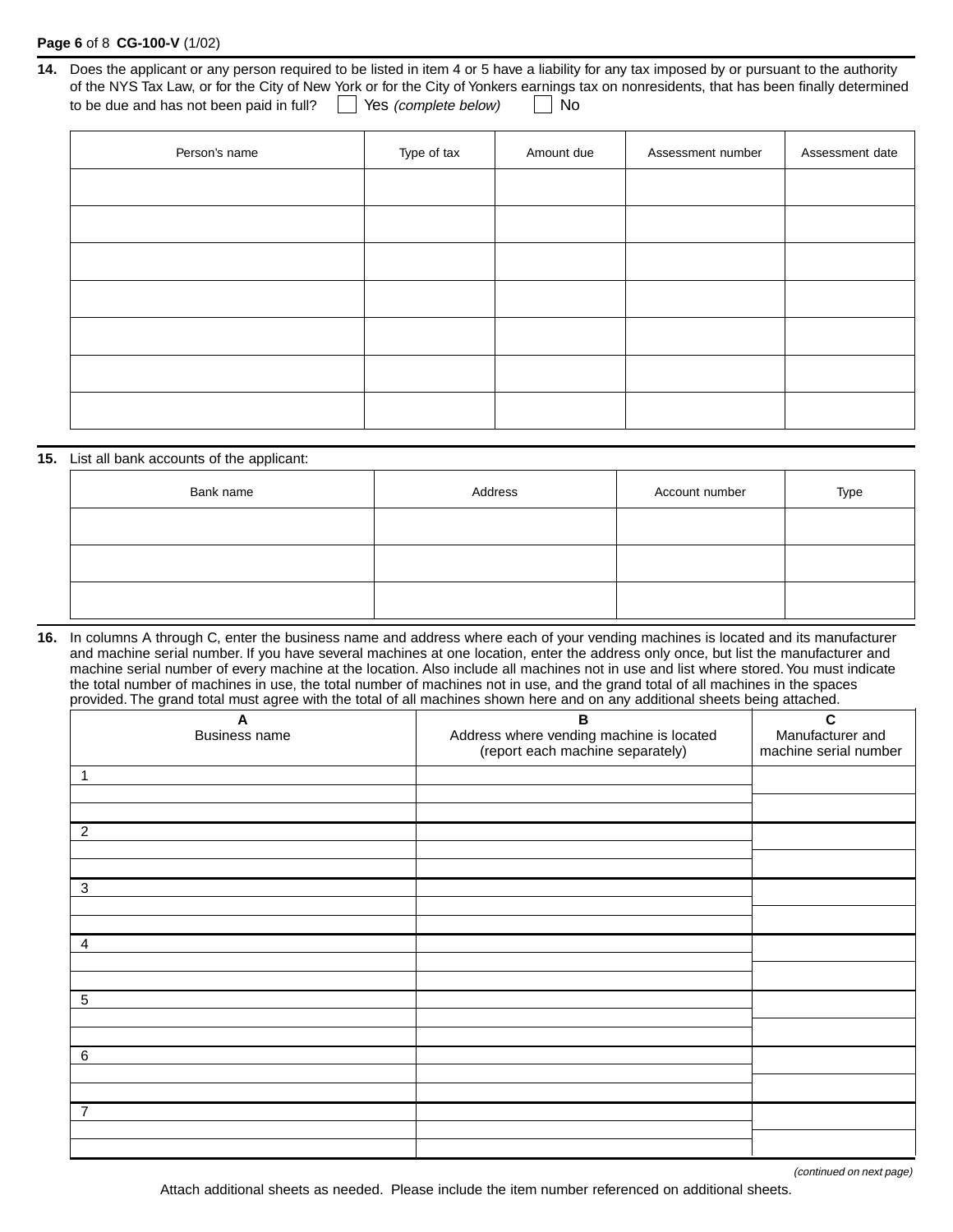#### **CG-100-V** (1/02) **Page 7** of 8

| $\mathsf{A}$<br>Business name   | B<br>Address where vending machine is located<br>(report each machine separately) | $\mathbf c$<br>Manufacturer and<br>machine serial number |
|---------------------------------|-----------------------------------------------------------------------------------|----------------------------------------------------------|
| $\overline{8}$                  |                                                                                   |                                                          |
|                                 |                                                                                   |                                                          |
| $\overline{9}$                  |                                                                                   |                                                          |
|                                 |                                                                                   |                                                          |
| 10                              |                                                                                   |                                                          |
|                                 |                                                                                   |                                                          |
| 11                              |                                                                                   |                                                          |
|                                 |                                                                                   |                                                          |
| $ 12\rangle$                    |                                                                                   |                                                          |
|                                 |                                                                                   |                                                          |
| 13                              |                                                                                   |                                                          |
|                                 |                                                                                   |                                                          |
| 14                              |                                                                                   |                                                          |
|                                 |                                                                                   |                                                          |
|                                 |                                                                                   |                                                          |
| 15                              |                                                                                   |                                                          |
|                                 |                                                                                   |                                                          |
| 16                              |                                                                                   |                                                          |
|                                 |                                                                                   |                                                          |
| 17                              |                                                                                   |                                                          |
|                                 |                                                                                   |                                                          |
| 18                              |                                                                                   |                                                          |
|                                 |                                                                                   |                                                          |
| 19                              |                                                                                   |                                                          |
|                                 |                                                                                   |                                                          |
| 20                              |                                                                                   |                                                          |
|                                 |                                                                                   |                                                          |
| 21                              |                                                                                   |                                                          |
|                                 |                                                                                   |                                                          |
| $\overline{22}$                 |                                                                                   |                                                          |
|                                 |                                                                                   |                                                          |
| 23                              |                                                                                   |                                                          |
|                                 |                                                                                   |                                                          |
| Total number of machines in use | Total number of machines not in use                                               | <b>Grand total</b>                                       |
|                                 |                                                                                   |                                                          |

**17.** For purposes of the application, the term **controlling person** means any person who is an officer, director, or partner (or in the case of limited liability company, an officer, member or a person having with respect to such limited liability company authority analogous to that of an officer or director with respect to a corporation) of an applicant for an agent's or a wholesale dealer's license under Article 20 of the Tax Law, or if the applicant is a corporation, a shareholder, directly or indirectly, owning more than 10% of the number of shares of voting stock of such corporation. It also includes persons who do or will exercise authority within the business comparable to the authority normally exercised by corporate officers, regardless of the form of business organization or lack of actual title.